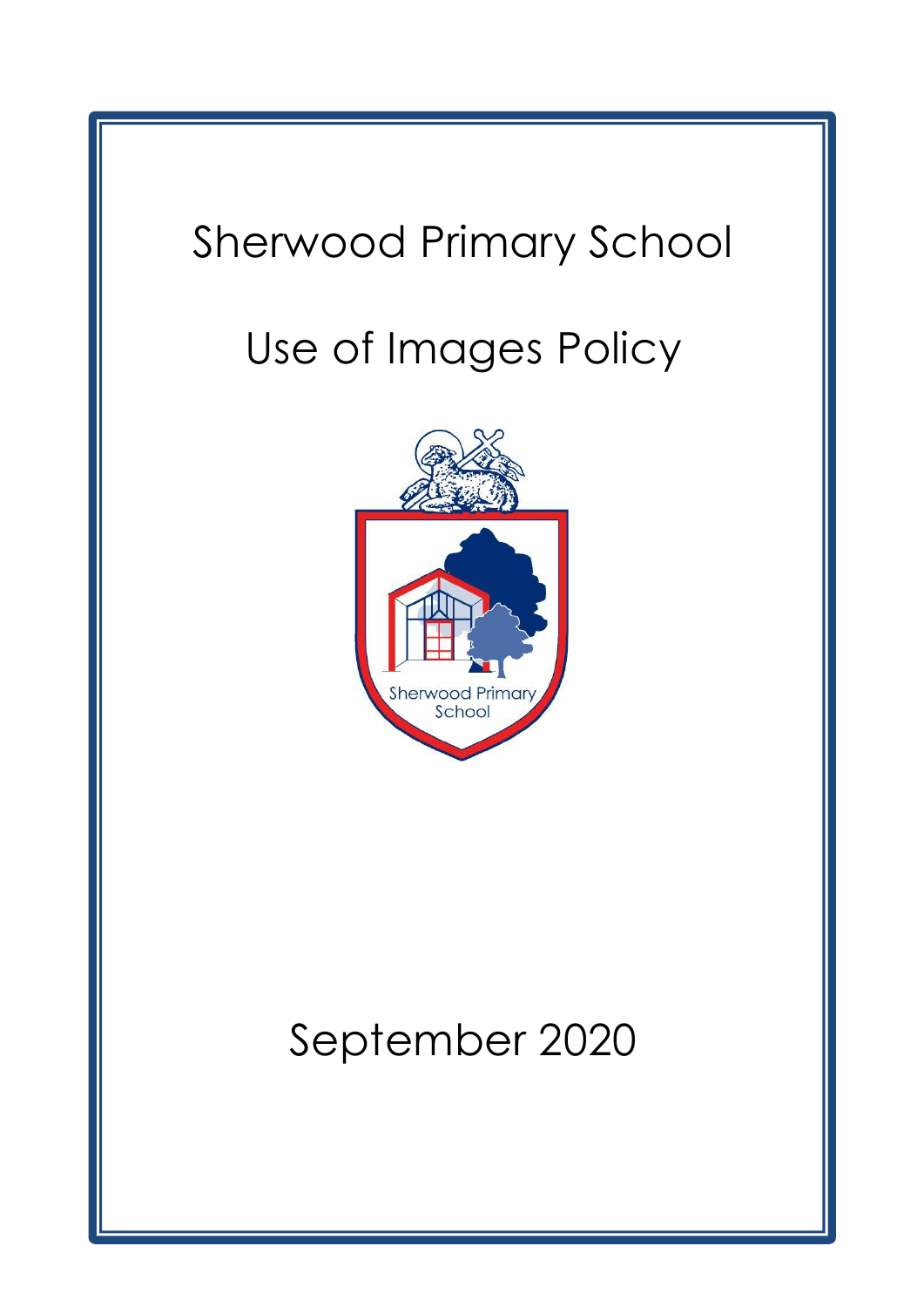# **Sherwood Primary School**

## **Use of Images Policy**



This policy details the rules governing photography and recording videos at Sherwood Primary School, the distribution of these photos & videos, and their publication on the internet. This Policy has been updated in light of the General Data Protection Regulation (May 2018).

Taking photographs and video images of children's achievements and activities is a wonderful way of capturing a memory and promoting successes. This policy document explains, in detail, the school's requirement to obtain parental permission, while taking such images and the safeguards in place to ensure anonymity in their usage.

## **Typical Uses of Photographs/Videos at Sherwood Primary School:**

- For assessment purposes
- Learning skills and feedback
- Performing arts including dance and movement, concerts, drama performances, community events, assemblies.
- Sports days and sports fixtures
- Media including newspapers and television
- Displays in the school of children's activities
- Staff training and professional development activities.
- Site security/CCTV
- School Newsletter and Curriculum News
- Publicity through the school website

#### **Good Practice In Using Photographic Images**

- Images are used only for their intended purposes
- If the full names of a child are used, no photograph will be used.
- In activities such as dance and gymnastics, the content of the photograph will focus on the activity and not on a particular child.
- Staff are only permitted to use school equipment for photography/video recording only (no use of personal devices).
- Images will be stored securely and used only by those authorised to do so
- Photographs of children who have left the school will not be used without additional consent and prior agreement (for example in the school prospectus).
- Ensure file names given to electronic images of children do not identify the child e.g. not Mary Jones.jpg
- Photographs of three or four children are more likely to also include their learning context.
- Use photographs that represent the diversity of the young people participating
- Report any concerns relating to any inappropriate or intrusive photography to the headteacher.
- Remember the duty of care and challenge any inappropriate behaviour or language
- No images of the children will be used on social networking sites without prior consent.

#### **School Website and Social Media Safeguarding**

Any material published to the School website must be assessed to ensure it meets the following safeguarding rules: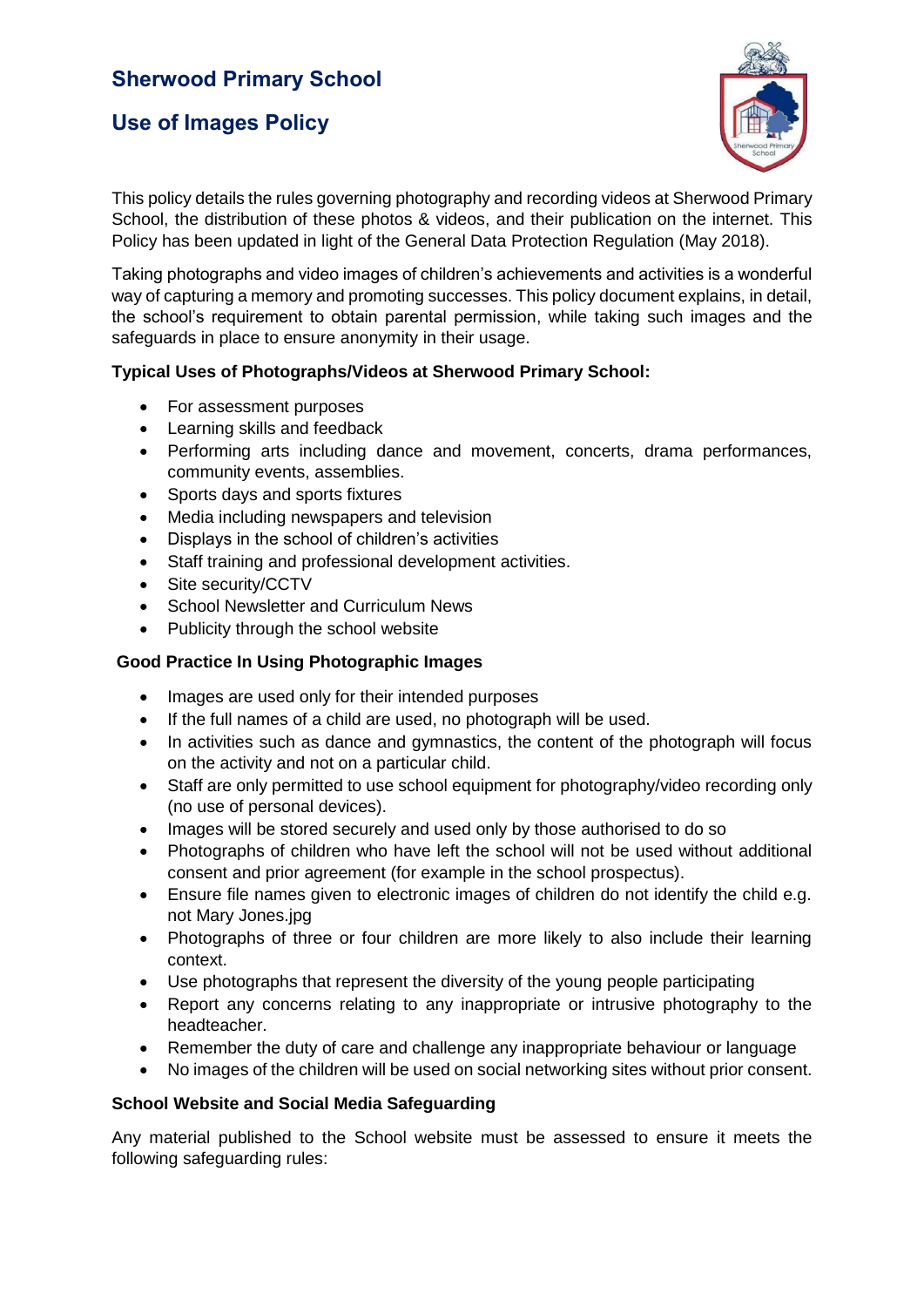- 1. It must not feature any child whose parent/carer has not given consent.
- 2. It must not offer any means of identifying a child by name.
- 3. It must not in any way embarrass the school, children or staff involved. Photos & videos intended for the school website should be taken either by member of staff, or another person (typically a governor or volunteer) authorised by the Headteacher.
- 4. No image of a child subject to a court order, or a vulnerable child, will be used.
- 5. Avoid images that only show a single child with no surrounding context of what they are learning or doing,
- 6. Do not use images that are likely to cause distress, upset or embarrassment.
- 7. Only images of children suitably dressed will be used

#### **Photography of children by parents**

Parents, carers and family are invited into Sherwood Primary School for assemblies, performances, sports days and community events.

Parents are not covered by the General Data Protection Regulation if they are taking photographs or making a video recording of their own child for private use. Parents at Sherwood Primary School are therefore permitted to take photographs or make video recordings of their own child at school events, such as: Concerts, Sports Day, Assemblies and PTA led events in school.

Parents are not permitted, however, to take photographs or to make a video recording for anything other than their own personal use. The General Data Protection Regulation considers an image of a child to be personal data and does not permit such photos or videos to be sold, put on public display or to be put on the internet. (Recording or photography other than for private use would require the consent of all the other parents whose children may be included in the images). Without this consent the General Data Protection Regulation would be breached.

For Health and Safety reasons, parents and family will be asked to remain in their seat when attending assemblies and school performances. This ensures that children are kept safe, the performance is not disrupted and children and staff are not distracted. We also ask that parents do not use flashlight, bulky or noisy equipment.

We consider only family and carers as the appropriate people to use cameras or video recorders at school events. To avoid embarrassment, please do not ask anyone else to take photographs or make recordings on your behalf. We ask that parents identify to staff, in advance, any family member whom staff may not recognise. People that school staff do not recognise may be asked to stop using a phone, camera or video recorder.

#### **Photography of Staff**

Photographs and video images of staff are classed as personal data under the terms of the General Data Protection Regulation. Therefore, using such images will require the consent of the staff member concerned. Parents are not permitted to photograph/film members of staff at Sherwood Primary School without consent.

#### **Mobile Phones and SMART Watches**

Staff use of mobile phones is not permitted for Photography – please see our Acceptable use Policy for expectations regarding Staff use of Mobile Phones in School.

Pupils are not allowed mobile phones or SMART watches with a camera at school. Parents are requested to speak to the Headteacher if in exceptional circumstances their child requires a mobile phone in school.